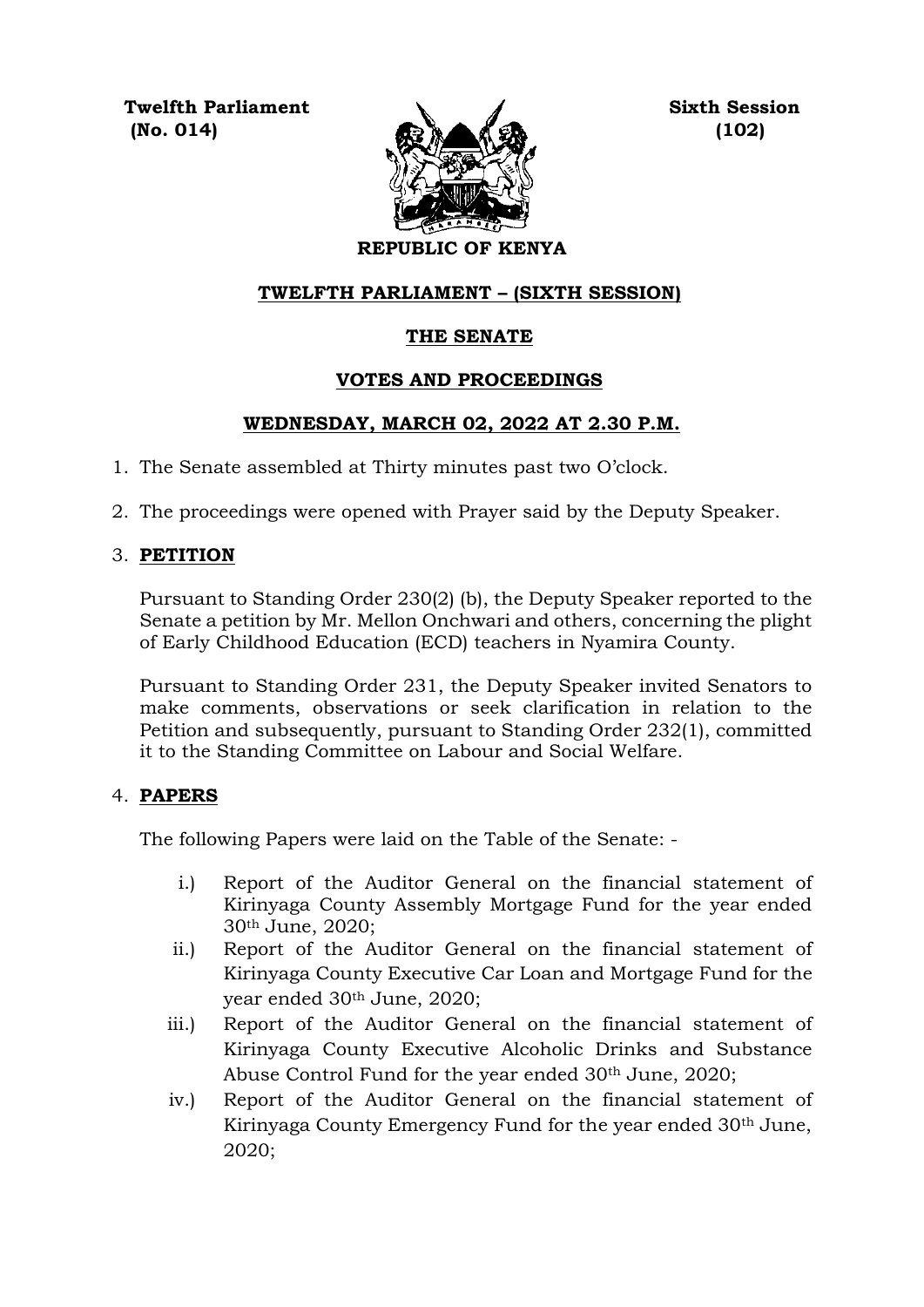- v.) Report of the Auditor General on the financial statement of Rukanga Water and Sanitation Company Ltd., for the year ended 30th June, 2020;
- vi.) Report of the Auditor General on the financial statement of Isiolo Water and Sewerage Company Ltd., for the year ended 30th June, 2020;
- vii.) Report of the Auditor General on the financial statement of Isiolo County Assembly Car Loan Scheme Fund for the year ended 30th June, 2020;
- viii.) Report of the Auditor General on the financial statement of Homa Bay County Executive Car Loan and Mortgage Fund, for the year ended 30th June, 2020;
- ix.) Report of the Auditor General on the financial statement of Homa Bay County Assembly Car Loan and Mortgage Fund for the year ended 30th June, 2020;
- x.) Report of the Auditor General on the financial statement of Homa Bay County Education Bursary Fund for the year ended 30th June, 2020;
- xi.) Report of the Auditor General on the financial statement of Vihiga County Assembly Car Loan and Mortgage Fund, for the year ended 30th June, 2020;
- xii.) Report of the Auditor General on the financial statement of Vihiga Municipal Board for the year ended 30<sup>th</sup> June, 2020;
- xiii.) Report of the Auditor General on the financial statement of Vihiga County Trade and Enterprise Fund for the year ended 30th June, 2020;
- xiv.) Report of the Auditor General on the financial statement of Demonstration Farms Fund, Kisii, for the year ended 30th June, 2020;
- xv.) Report of the Auditor General on the financial statement of Gusii Water and Sanitation Company Ltd., for the year ended 30<sup>th</sup> June, 2020;
- xvi.) Report of the Auditor General on the financial statement of Embu County Assembly Car Loan and Mortgage (Members) Scheme Fund, for the year ended 30<sup>th</sup> June, 2020;
- xvii.) Report of the Auditor General on the financial statement of Embu County Youth Trust Fund for the year ended 30th June, 2020;
- xviii.) Report of the Auditor General on the financial statement of Siaya County Education Bursary Fund for the year ended 30th June, 2020;
	- xix.) Report of the Auditor General on the financial statement of Siaya County Assembly Car Loan and Mortgage Fund for the year ended 30th June, 2020;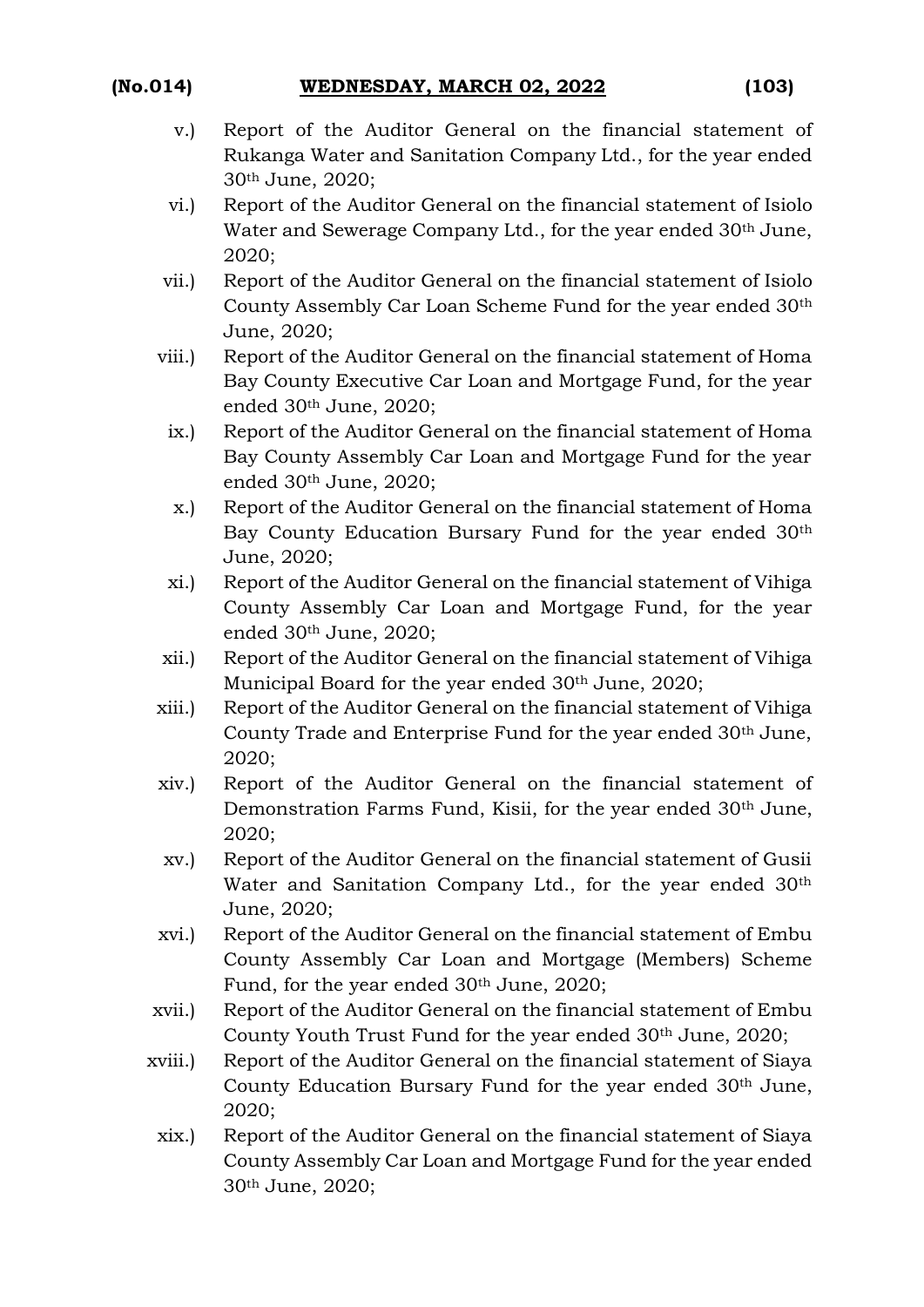## **(No.014) WEDNESDAY, MARCH 02, 2022 (104)**

- 
- xx.) Report of the Auditor General on the financial statement of Kisumu County Car and Mortgage Scheme Fund, for the year ended 30th June, 2020;
- xxi.) Report of the Auditor General on the financial statement of Kisumu County Assembly Car Loan and Mortgage Scheme Fund for the year ended 30th June, 2020;
- xxii.) Report of the Auditor General on the financial statement of Kisumu County Education Fund for the year ended 30th June, 2020;
- xxiii.) Report of the Auditor General on the financial statement of Kericho County Alcoholic Drinks Control Fund for the year ended 30th June, 2020;
- xxiv.) Report of the Auditor General on the financial statement of Meru County Investment and Development Corporation for the year ended 30th June, 2020;
- xxv.) Report of the Auditor General on the financial statement of Meru County Alcoholic Drinks Control Board for the year ended 30th June, 2020;
- xxvi.) Report of the Auditor General on the financial statement of Meru County Microfinance Corporation for the year ended 30th June, 2020;
- xxvii.) Report of the Auditor General on the financial statement of Meru County Assembly Members Car Loan and Housing Scheme Fund for the year ended 30th June, 2020;
- xxviii.) Report of the Auditor General on the financial statement of Marsabit County Emergency Fund for the year ended 30th June, 2020;
	- xxix.) Report of the Auditor General on the financial statement of Kericho Water and Sanitation Company Ltd., for the year ended 30th June, 2020;
	- xxx.) Report of the Auditor General on the financial statement of Kericho County Executive Staff Car Loan Scheme Fund for the year ended 30th June, 2020;
	- xxxi.) Report of the Auditor General on the financial statement of Kericho County Agricultural Sector Development Support Programme II Fund for the year ended 30th June, 2020;
- xxxii.) Report of the Auditor General on the financial statement of Kericho County Enterprise Fund for the year ended 30<sup>th</sup> June, 2020;
- xxxiii.) Report of the Auditor General on the financial statement of Sibo Water and Sanitation Company Ltd., for the year ended 30<sup>th</sup> June, 2020;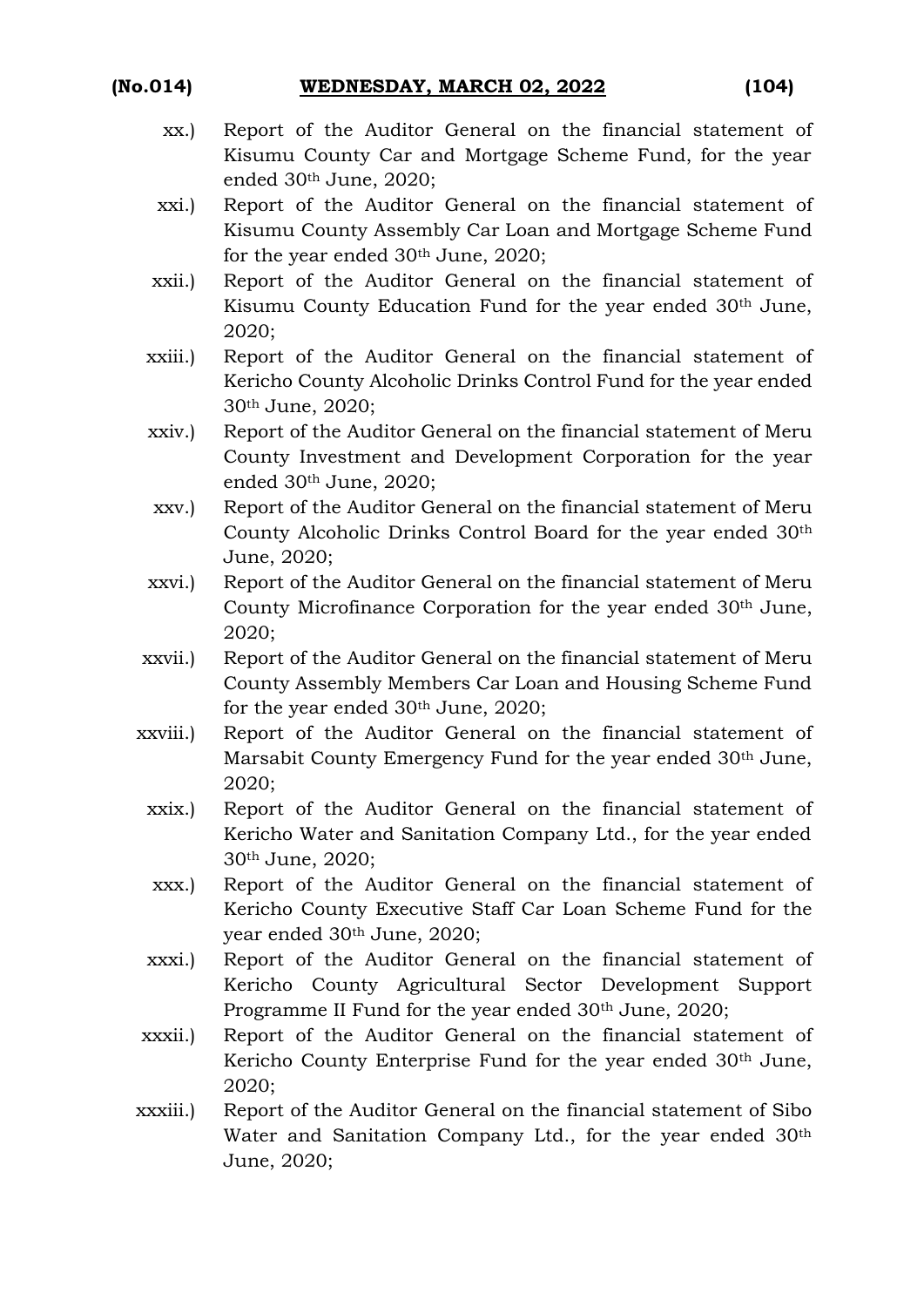#### **(No.014) WEDNESDAY, MARCH 02, 2022 (105)**

- xxxiv.) Report of the Auditor General on the financial statement of Migori County Executive Car Loan and Mortgage Fund for the year ended 30th June, 2020;
- xxxv.) Report of the Auditor General on the financial statement of Tharaka Nithi County Emergency Fund for the year ended 30th June, 2020;
- xxxvi.) Report of the Auditor General on the financial statement of Ngagaka Water and Sanitation Company Ltd., for the year ended 30th June, 2020;
- xxxvii.) Report of the Auditor General on the financial statement of Imetha Water and Sanitation Company Ltd., for the year ended 30th June, 2020;

#### *(The Senate Majority Leader)*

## 5. **NOTICE OF MOTION – FAST-TRACKING CULTURAL DEVELOPMENTS IN COUNTIES**

(Sen. (Arch.) Sylvia Kasanga, MP)

THAT, WHEREAS Kenya is a multi-ethnic and multi-racial country with rich and diverse cultural resources such as traditional medicine and foods, arts, craft, music, dances, dress among others;

AWARE THAT, the Constitution, in its preamble acknowledges the cultural diversity of the Kenyan people who are determined to live in peace and unity as one indivisible sovereign nation whilst, Article 11 of the Kenyan Constitution recognizes culture as the foundation of the nation;

NOTING that, while the Department of Culture under the Ministry of Sports, Culture and Heritage has been playing some of the key roles in promotion of cultural integration, formulation of policies and standards that will guide the development of culture, little information has been available to the Kenyan public;

ACKNOWLEDGING , that culture performs a significant role in the life of a child, the cultural background in which a child is brought up affects the totality of his or her life's activities;

CONCERNED, that our children are losing their sense of identity due to the negative influences due to inadequate cultural identity catalyzed by globalization which has led to catastrophic consequences to the next generation as experienced in our country where a majority of young people are showing symptoms of feeling suicidal, anxious, feeling of hopelessness, anger, violence, feeling isolated, and paranoia;

NOW THEREFORE, the Senate urges the Cabinet Secretary, Ministry of Sports, Culture and Heritage to: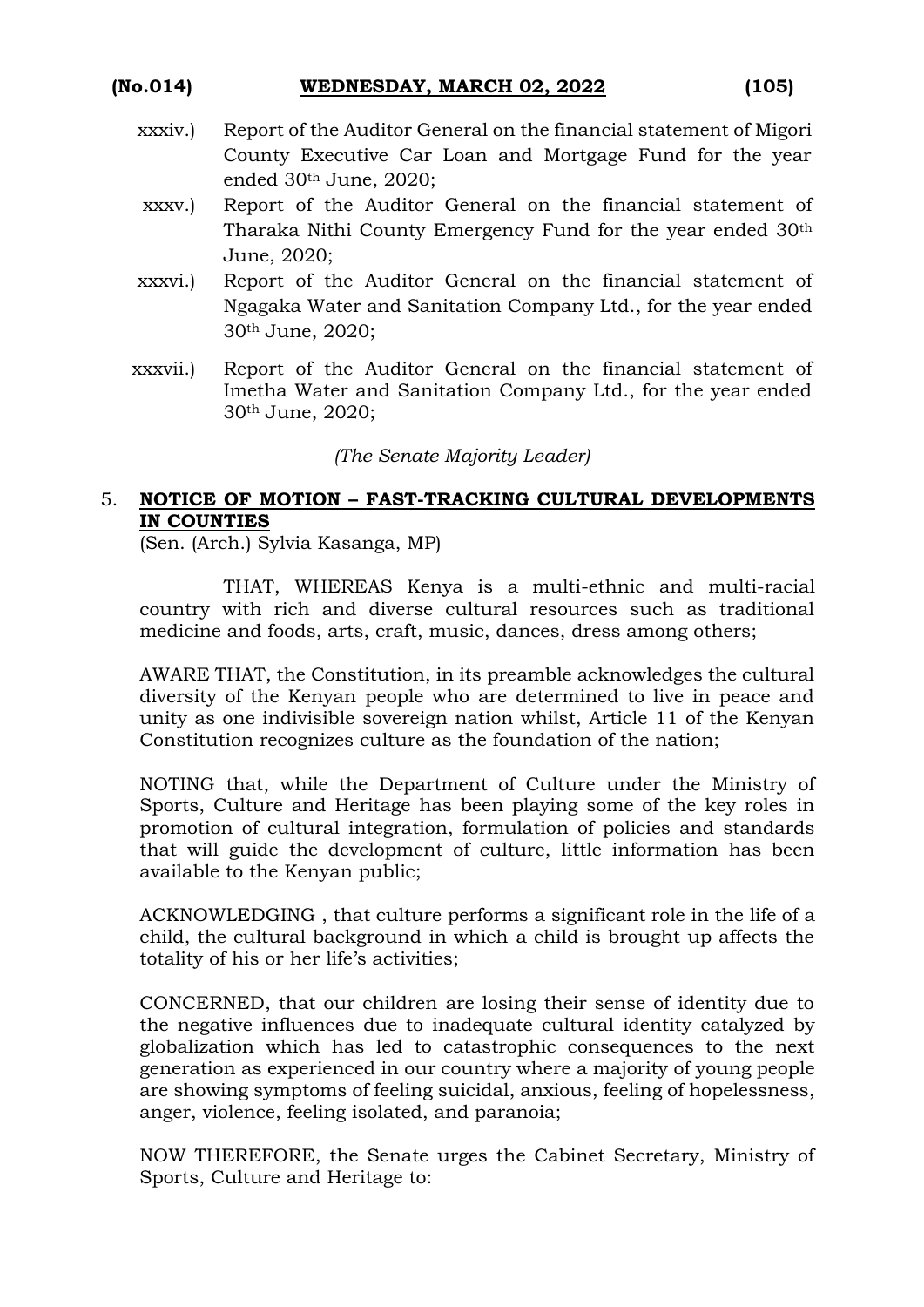## **(No.014) WEDNESDAY, MARCH 02, 2022 (106)**

- a) Formulate cultural development policies and initiatives to inculcate stronger community values, safeguard Kenya's heritage, recognize local heroes and promote socio-cultural opportunities in the counties; and
- b) Formulate strategies to create an enabling environment for protection and promotion of diversity of cultural expressions in all counties.

#### 6. **STATEMENTS**

#### **a) Pursuant to Standing Order 47(1)**

i.) The Senator for Vihiga County (Sen. George Khaniri, MP) issued a statement concerning Kenya's unfavorable balance of trade status;

In the statement, the Senator highlighted that Kenya's leading international trade partners included China, the United Kingdom (UK), the United States of America (USA), the United Arab Emirates (UAE) and Saudi Arabia. He further highlighted that in 2021, Kenya's total export earning was at Sh739 billion. However despite this impressive figure, 60% of export earning was spent in importing Chinese goods alone. Imports from China hit a high of Sh441 billion in 2021, representing a 22% increase from the previous year.

The Senator observed that Kenya had made efforts at increasing exports to China through agricultural produce such as avocadoes but such has been difficult owing to imposition of stringent measures by China, in receiving produce from Kenya. This situation had resulted in a trade imbalance between the two countries and thereby making it major factor in Kenya's widening trade deficit. The Senator argued that this was not only unfair, but also not encouraging good bilateral relationship between the two countries.

To militate against such trade imbalances, the Senator called for deliberate actions to promoting home grown industries. He called for having faith in locally produced goods and services and to take pride in them. He also called for a drastic reduction in imports and gave the example of Singapore as a benchmark for selfreliance.

In conclusion, the Senator further called for strengthening of technical universities and encouraging the youth to take technical courses by changing the negative and derogatory perception about manual laborers.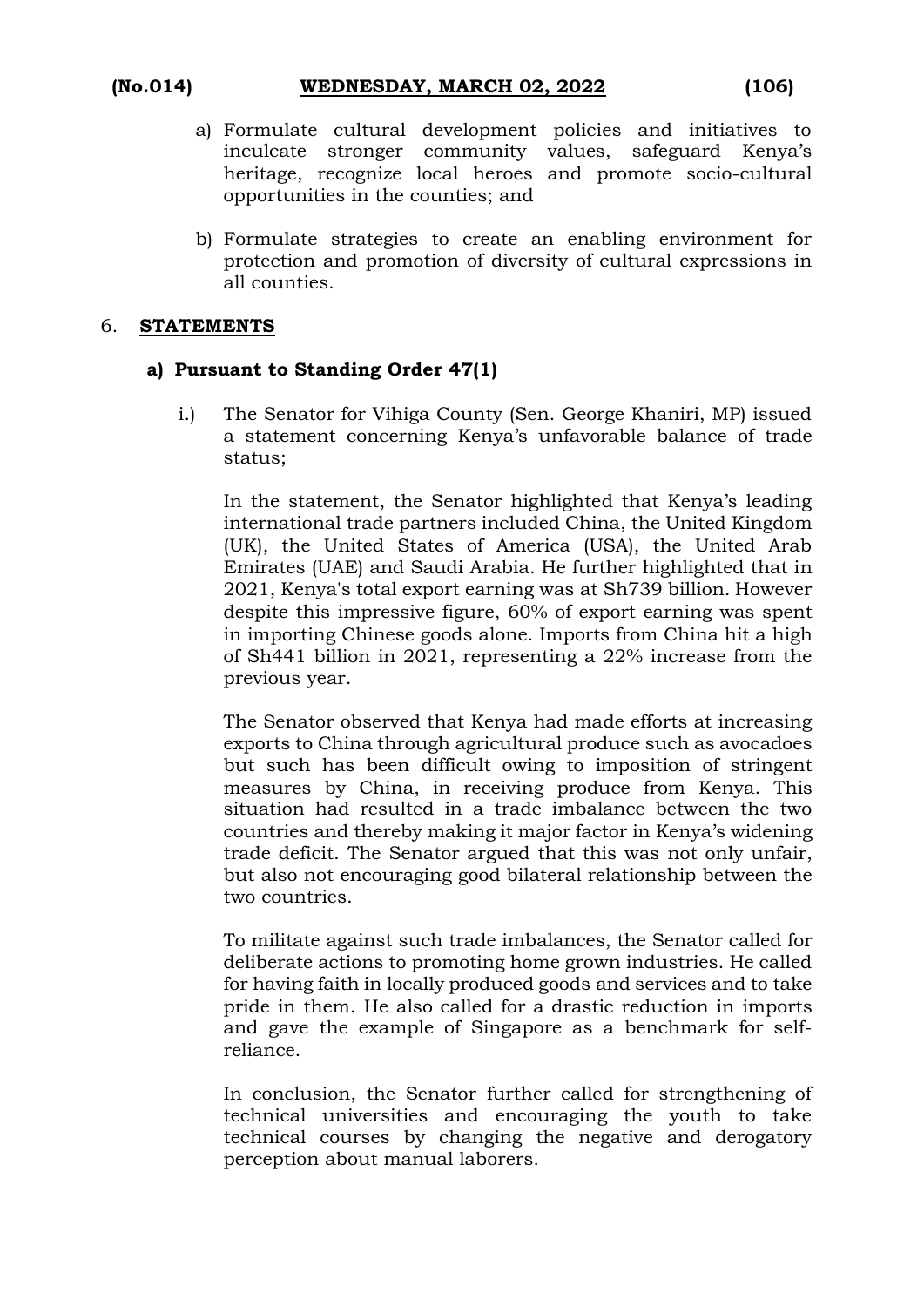# **(No.014) WEDNESDAY, MARCH 02, 2022 (107)**

ii.) Nominated Senator (Sen. (Dr.) Gertrude Musuruve Inimah, MP) issued a statement concerning Zero Discrimination Day.

In the statement, the Senator informed the House that Zero Discrimination Day is an annual day designated by the United Nations (UN) and observed on 1st March. The day aims to promote equality before the law in all UN member countries. The Senator further informed the House that the theme for the day in 2022 is *"Remove laws that harm, create laws that empower."*

The Senator observed that women continue to be discriminated against in the political and governance spheres. She stated that in Africa, very few women had managed to rise to the very top of leadership positions. Many parliaments have not been able to adhere to the two-thirds gender rule leading to underrepresentation of women in parliament. The Senator further stated that societal perception of women and leadership was a huge contributing factor to marginalization of women which is compounded by a lack of resources.

The Senator argued that countries had a moral and legal obligation to remove discriminatory laws and to enact laws that protect all people from discrimination. She stated that Kenya was a signatory to a number of international conventions that seek to enhance human dignity and equality for all, such as the Convention on the Rights of Children; the Convention on the Rights of Persons with Disabilities; and the Abuja Health Declaration of 2001.

The Senator concluded by calling on all persons in positions of leadership to defend and strengthen such laws which seek to address discriminatory practices.

## **b) Pursuant to Standing Order 48(1)**

- i.) The Senator for Nandi County (Sen. Samson Cherarkey, MP) sought a statement from the Standing Committee on Roads and Transportation regarding an increase in the cost of construction by Kshs. 7.6 billion, for the Nairobi Expressway.
- ii.) Nominated Senator, (Sen. (Arch.) Sylvia Kasanga, MP) sought a statement from the Standing Committee on Health concerning alleged lack of stakeholder engagement in the development of Kenya standards for management of persons with substance abuse disorders.

### 7. **THE LANDLORD AND TENANT BILL (NATIONAL ASSEMBLY BILLS NO. 3 OF 2021)**

(The Senate Majority Leader)

*(Second Reading)*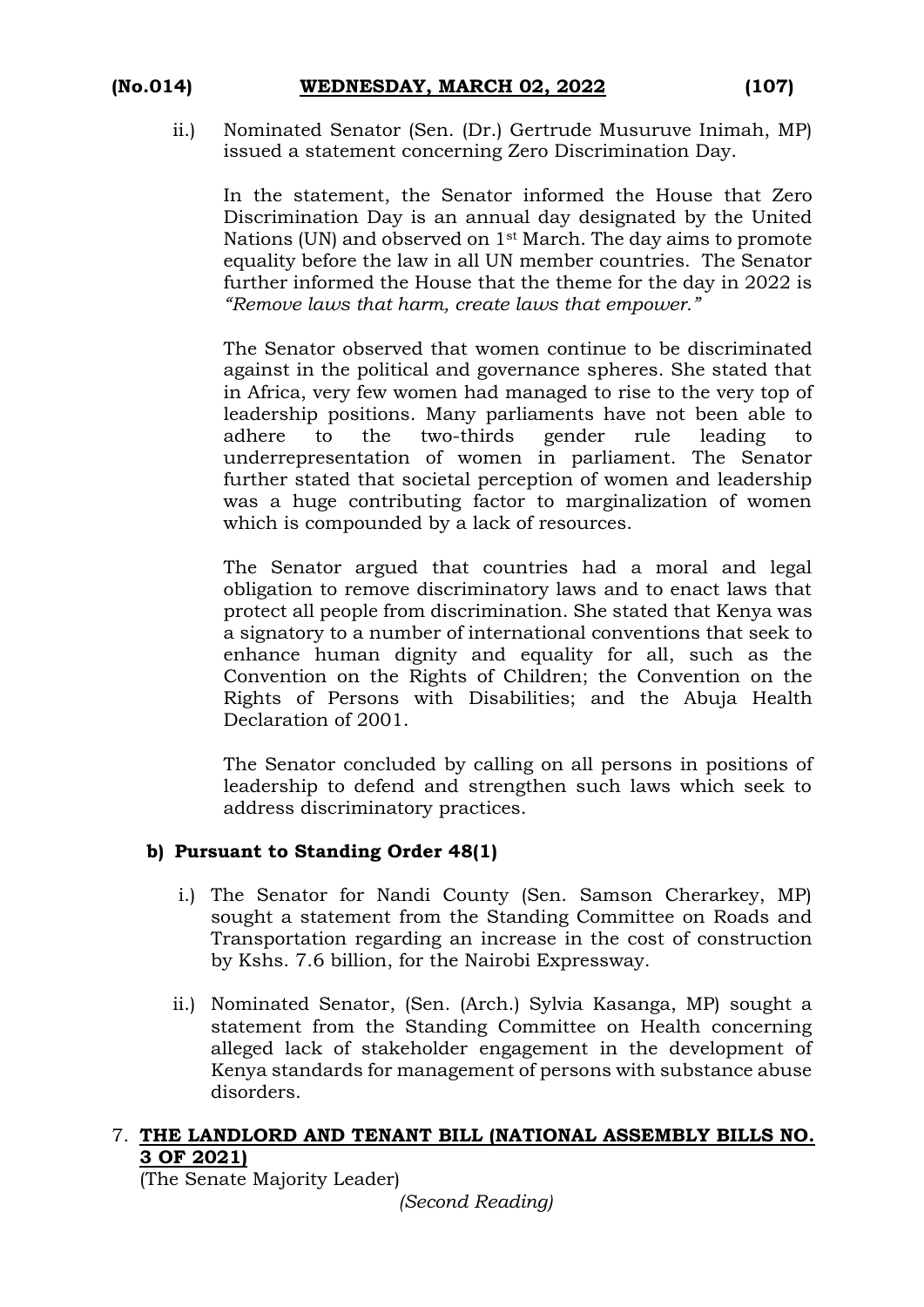#### **(No.014) WEDNESDAY, MARCH 02, 2022 (108)**

*(Resumption of debate interrupted on Wednesday, 23rd February, 2022- Morning Sitting)*

*(Division)*

Order deferred.

#### 8. **COMMITTEE OF THE WHOLE THE LIFESTYLE AUDIT BILL (SENATE BILLS NO. 36 OF 2021)**  (Sen. Farhiya Haji, MP)

*(Resumption of debate interrupted on Tuesday, 1st March, 2021)* 

### *(Division)*

Order deferred.

#### 9. **COMMITTEE OF THE WHOLE THE LAW OF SUCCESSION (AMENDMENT) BILL, (SENATE BILLS NO. 15 OF 2021)** (Sen. Abshiro Halake, MP)

*(Resumption of debate interrupted on Wednesday, 2nd March, 2022 – Morning Sitting)* 

*(Division)*

Order deferred.

10. **COMMITTEE OF THE WHOLE THE PRESERVATION OF HUMAN DIGNITY AND ENFORCEMENT OF ECONOMIC AND SOCIAL RIGHTS BILL (SENATE BILLS NO. 21 OF 2021)** 

(Sen. Abshiro Halake, MP)

*(Resumption of debate interrupted on Wednesday, 2nd March, 2022 – Morning Sitting)* 

*(Division)*

Order deferred.

## 11. **COMMITTEE OF THE WHOLE THE SPECIAL NEEDS EDUCATION BILL (SENATE BILLS NO. 44 OF 2021)**

(Sen. (Dr.) Getrude Musuruve and Sen. (Prof.) Margaret Kamar, MP)

## *(Resumption of debate interrupted on Wednesday, 2nd March, 2022 – Morning Sitting)*

*(Division)*

Order deferred.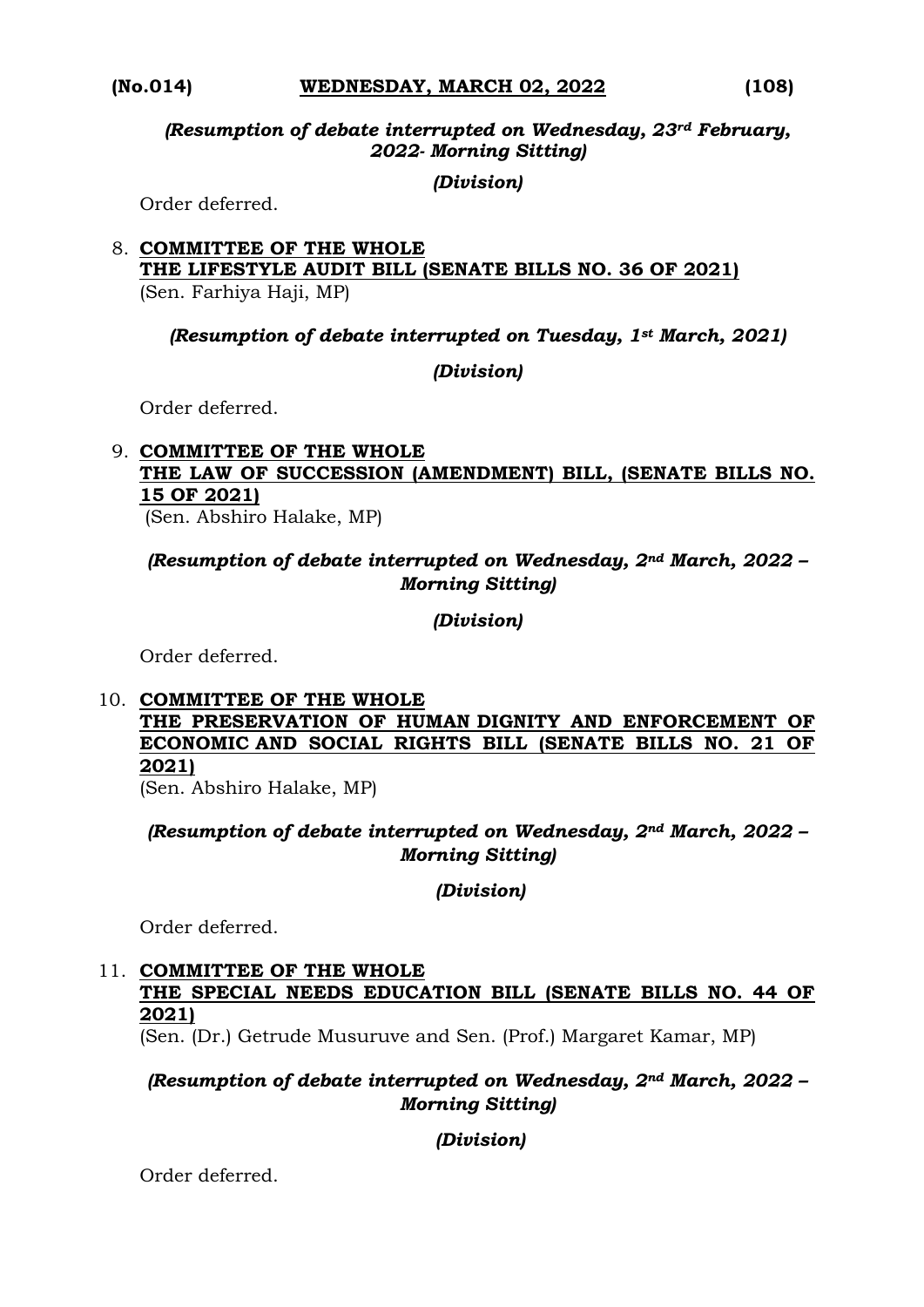#### **(No.014) WEDNESDAY, MARCH 02, 2022 (109)**

12. **COMMITTEE OF THE WHOLE THE ELECTIONS (AMENDMENT) (NO. 3) BILL (SENATE BILLS NO. 48 OF 2021)**

(Sen. (Eng.) Ephraim Maina, MP)

Order deferred.

# 13. **COMMITTEE OF THE WHOLE THE COUNTY RESOURCE DEVELOPMENT BILL (SENATE BILLS NO. 45 OF 2021)**

(Sen. Rose Nyamunga, MP)

Order deferred.

## 14. **THE ELECTIONS (AMENDMENT) (NO.2) BILL (SENATE BILLS NO. 43 OF 2021)**

(Sen. Ledama Olekina, MP)

*(Second Reading)*

Order deferred.

## 15. **THE ELECTION CAMPAIGN FINANCING (AMENDMENT) BILL (SENATE BILLS NO. 51 OF 2021)**

(Sen. Ledama Olekina, MP)

*(Second Reading)*

Order deferred.

## 16. **MOTION - RECOGNIZING AND APPRECIATING THE ELDERLY BY COUNTY GOVERNMENTS**

Order read;

Motion made and Question proposed;

THAT, AWARE that in 2006, the National Government initiated the Older Persons Cash Transfer (OPCT) Programme, popularly known as Pesa ya Wazee, which is an unconditional cash transfer programme to destitute elderly persons above the age of 65 years to cater for their subsistence needs;

NOTING THAT the beneficiaries receive a monthly stipend of Kshs. 2,000, delivered every two months through appointed payment agents, and also entitled to medical insurance through the National Health Insurance Fund (NHIF);

CONCERNED HOWEVER THAT the programme's credibility is marred by issues of delayed payments to beneficiaries, difficulties in processing of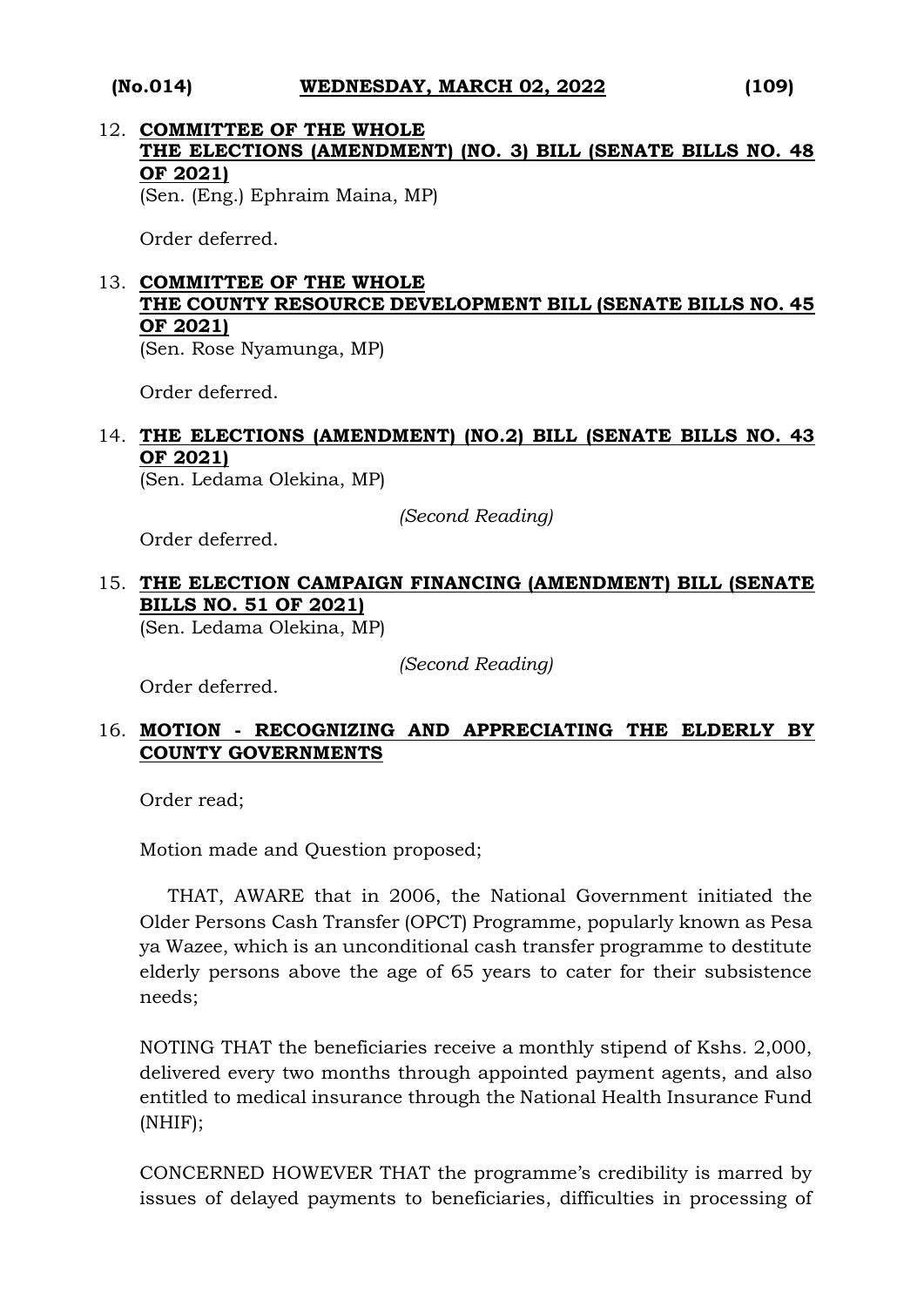## **(No.014) WEDNESDAY, MARCH 02, 2022 (110)**

payments through the stipulated agents and payments to unregistered persons;

NOW THEREFORE, the Senate recommends that the County Governments complement the efforts of the National Government and assist in resolving these challenges by-

- (i) Developing legislation and policies to protect the elderly including ensuring all elderly persons in their counties are registered in the OPCT programme; and
- (ii) Organise value addition mechanisms such as financial training to help the beneficiaries of the programme to efficiently utilize this allowance.

*(Sen. Rose Nyamunga, MP – 02.03.2022 – Morning Sitting)*

Debate interrupted on Wednesday, 2nd March, 2022 – Morning Sitting, resumed;

And there being no other Senator wishing to contribute;

The Mover Replied;

Before the Question was put and pursuant to Standing Order 79 (1), the Temporary Speaker (Sen. John Kinyua Nderitu, MP) ruled that the matter did not affect counties.

Question Put and agreed to.

## **RESOLVED ACCORDINGLY**

THAT, AWARE that in 2006, the National Government initiated the Older Persons Cash Transfer (OPCT) Programme, popularly known as Pesa ya Wazee, which is an unconditional cash transfer programme to destitute elderly persons above the age of 65 years to cater for their subsistence needs;

NOTING THAT the beneficiaries receive a monthly stipend of Kshs. 2,000, delivered every two months through appointed payment agents, and also entitled to medical insurance through the National Health Insurance Fund (NHIF);

CONCERNED HOWEVER THAT the programme's credibility is marred by issues of delayed payments to beneficiaries, difficulties in processing of payments through the stipulated agents and payments to unregistered persons;